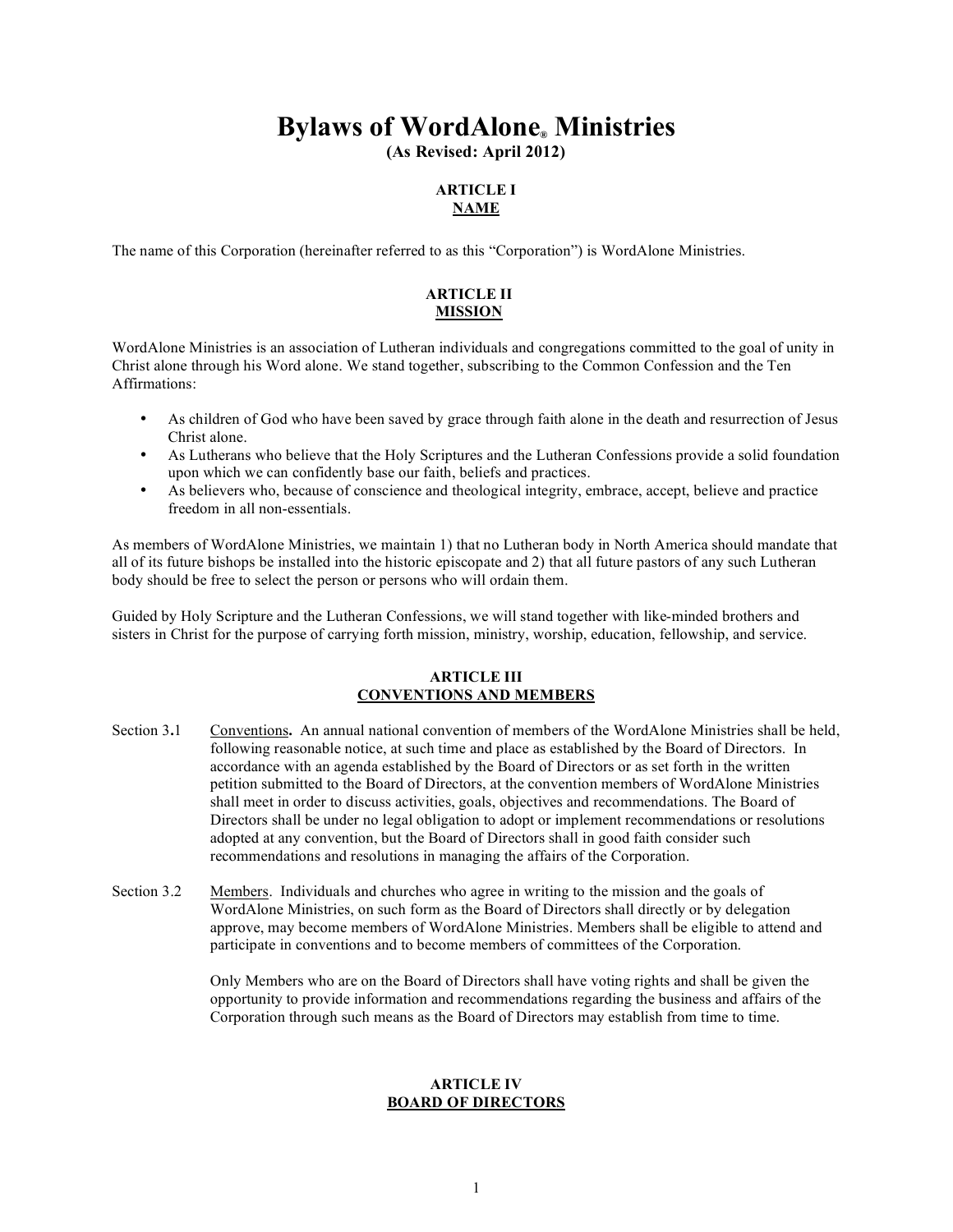Section 4.1 Powers. The Directors of this Corporation shall constitute its governing Board and shall have such powers and authority as shall be conferred upon them by the Articles of Incorporation, the Bylaws and the statutes of the State of Minnesota under which this Corporation is organized.

Section 4.2 Number and Terms. The Board of Directors shall consist of such number of directors, not less than three (3) and not more than twelve (12), the exact number to be fixed from time to time solely by resolution of the Board of Directors. The Board of Directors shall be divided into three classes, each class consisting of one third (1/3) of the directors serving staggered terms.

> Directors shall be elected by the affirmative vote of a majority of the Board of Directors. Nothing herein contained shall be construed to prevent the election of any director to succeed him or herself; provided that no director may serve more than two (2) consecutive full three (3) year terms or a total of eight (8) consecutive years where an individual's service commences with a term of office of less than three years.

- Section 4.3 Qualifications. Only individuals who subscribe in writing to the mission of WordAlone Ministries shall be elected to the Board of Directors.
- Section 4.4 Nominating Committee. The Board of Directors shall act as the nominating committee.
- Section 4.5 Vacancies. The Board of Directors at any meeting may accept the resignation of any director submitted in writing. Any vacancy occurring among the Board of Directors by reason of death, resignation or any other circumstances, may be filled by the affirmative vote of a majority of the Board of Directors. Any director may be removed as a director by a two-thirds (2/3) majority of The Board of Directors.
- Section 4.6 Annual Meeting. The annual meeting of the Board of Directors for the purpose of electing officers and transacting such other business as may properly come before the meeting shall be held each year at the time and place, within or without the state of Minnesota, designated from time to time by the Board of Directors.
- Section 4**.**7 Special Meetings. Special meetings of the Board of Directors may be held at any time or place whenever called by the President or twenty percent (20%) of the directors who shall. make **a** written request to the Secretary to call the meeting. The Secretary shall then give notice of the meeting, setting forth the time, place and purpose thereof, to be held no later than thirty (30) days after receiving the request. If the secretary fails to give notice of the meeting within ten (10) days from the date on which the request is received the person or persons who requested the meeting may fix the time and place of the meeting and give notice thereof in the manner hereinafter provided. The business transacted at a special meeting is limited to the purposes stated in the notice of the meeting.
- Section 4.8 Notice. Written notice of each meeting of the Board of Directors stating the time, place and purpose thereof shall be given by the Secretary by mail or electronic mail to each director at his or her residence or business address at least ten (10 days) before the meeting or by delivering the same personally to the director at least seven (7) days before the meeting. Any director may waive notice of a meeting before, at or after the meeting, in writing or by attendance. Attendance at a meeting is deemed a waiver unless the director objects at the beginning of the meeting to the transaction of business because the meeting is not lawfully called or convened, or objects before a vote on an item of business because the item may not lawfully be considered at that meeting, and the director does not participate in the consideration of the item at the meeting.
- Section 4.9 Quorum. At all meetings of the Board of Directors a quorum shall consist of not less than a majority of all directors then holding office as a director. If a quorum is not present, the meeting may be adjourned from time to time for that reason and any business, which might have been transacted at the meeting as set forth in the notice thereof may be transacted at the adjourned meeting if a quorum is then present.
- Section 4.10 Voting. Only directors attending the meeting in person or by electronic or telephonic means may vote. There shall be no cumulative voting nor any voting by mail. Each director shall be entitled to only one vote on any matter brought before any meeting of the Board of Directors. A majority vote of the directors present at any meeting, if there be a quorum, shall be sufficient to transact any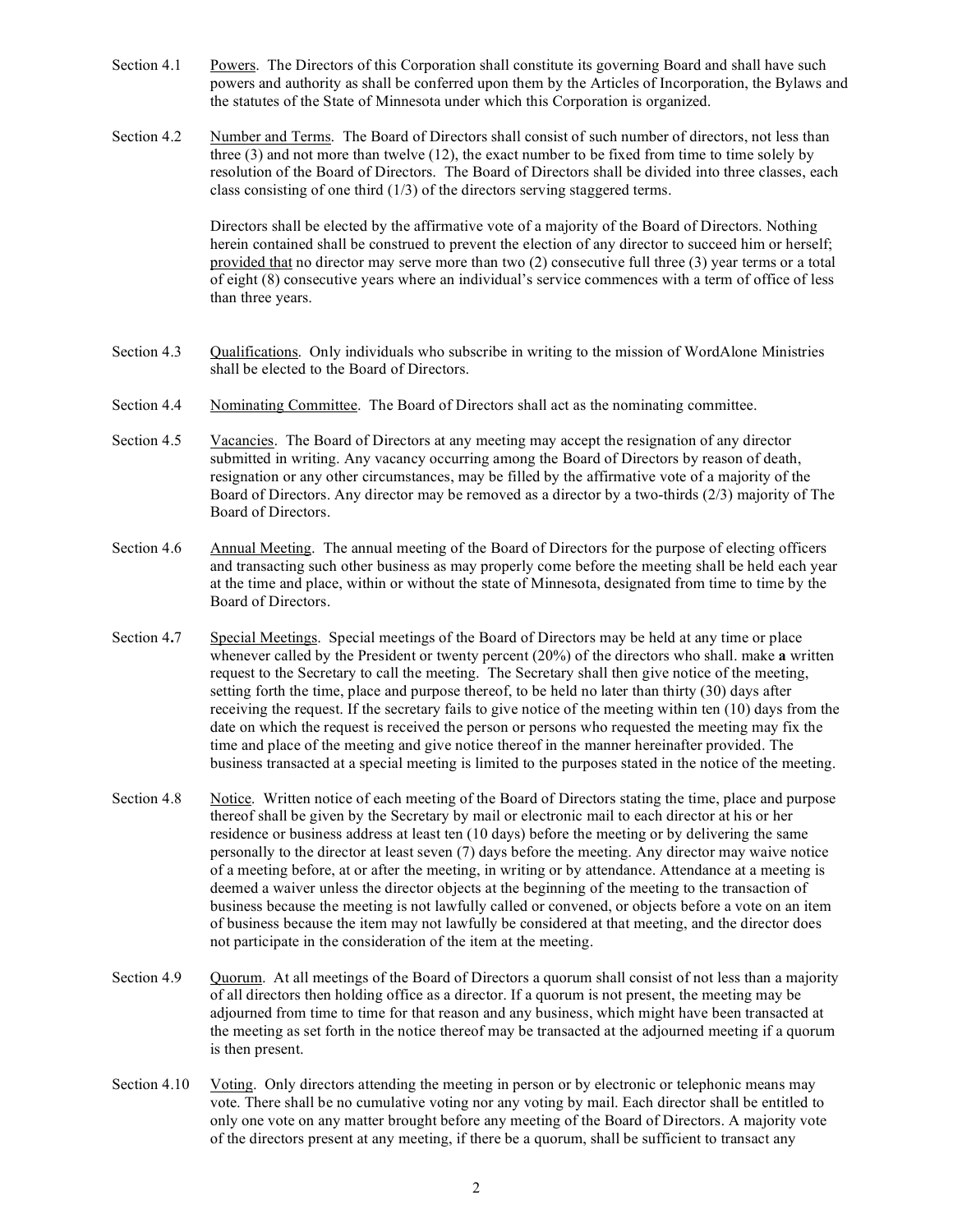business, unless a greater number of votes is required by law or these Bylaws. A director shall not appoint a proxy for himself or herself or vote by proxy at a meeting of the Board of Directors. A director who is present at a meeting of the Board of Directors when an action is taken is presumed to have assented to the action unless the director votes against the action or is prohibited from voting on the action. A person attending the meeting by electronic or telephonic means must indicate her/his presence to the Chair at the beginning of the meeting and must notify the Chair when she/he leaves the meeting.

- Section 4.11 Adjourned Meetings. When a meeting of the Board of Directors is adjourned to another time or place, notice of the adjourned meeting need not be given other than by announcement at the meeting at which adjournment is taken.
- Section 4.12 Written Action. Any action required or permitted to be taken at a meeting of the Board of Directors may be taken by written action signed by the number of directors that would be required to take the same action at a meeting of the board at which all directors were present; provided that all directors must be notified of the text of the written action before it is signed by any of the directors. All directors shall be notified immediately of the effective date of any such written action that is duly taken.
- Section 4.13 Director Conflicts of Interest. This Corporation shall not enter into any contract or transaction with (a) one or more of its directors, (b) a director of a related organization (within the meaning of Minnesota Statutes, Section 317 A.011, subd. 18), or (c) an organization in or of which a director is a director, officer or legal representative or has a material financial interest; unless the material facts as to the contract or transaction and as to the director's interest are fully disclosed or known to the Board of Directors, and the Board of Directors authorizes, approves, or ratifies the contract or transaction in good faith by the affirmative vote of a majority of directors (without counting the interested director), at a meeting at which there is a quorum without counting the interested director. Failure to comply with the provisions of this section 4.11 shall not invalidate any contract or transaction to which this Corporation is party. This section does not authorize any act of "selfdealing" as defined in Section 4941(d) of the Internal Revenue Code of 1986, as amended.
- Section 4.14 Executive Committee. The Board of Directors may by unanimous affirmative action of the entire Board designate two or more of their number to constitute an Executive Committee which, to the extent determined by unanimous affirmative action of the Board, shall have and exercise the authority of the Board of Directors in the management of the business of this Corporation, but shall not have the power to amend these Bylaws. Such Executive Committee shall act only in the interval between meetings of the Board of Directors and shall be subject at all times to the control and direction of the Board of Directors. The Executive Committee may meet at stated times or on notice to all committee members given by any of their own number. Vacancies in the membership of the Executive Committee may be filled by the Board of Directors at a regular meeting or at a special meeting called for that purpose.
- Section 4.15 Other Committees. The Board of Directors may establish by the affirmative vote of the majority of the Board one or more committees having such power and authority over the management of the business of this Corporation as determined by the Board.
- Section 4.16 Electronic Communications. The requirement of writing in this Article IV (such as for notice, consent, waiver, etc.) may be satisfied by an electronic communication.

#### **ARTICLE V OFFICERS**

Section 5.1 General. The officers of this Corporation shall be a President, a Vice President, a board chair, a vice chair, a Secretary, a Treasurer and such other officers as the Board of Directors may from time to time designate. The offices of President and Vice President shall be elected by the Board of Directors to serve for terms of three years and until their respective successors are chosen and have qualified. All other elective offices shall serve for terms of one year and until their respective successors are chosen and have qualified. The Board of Directors may elect to fill the office of President with a person who is not a Director elected pursuant to Section 4.2 of these bylaws. In such a case, the President shall be an ex-officio member of the Board with voice, but not vote. Any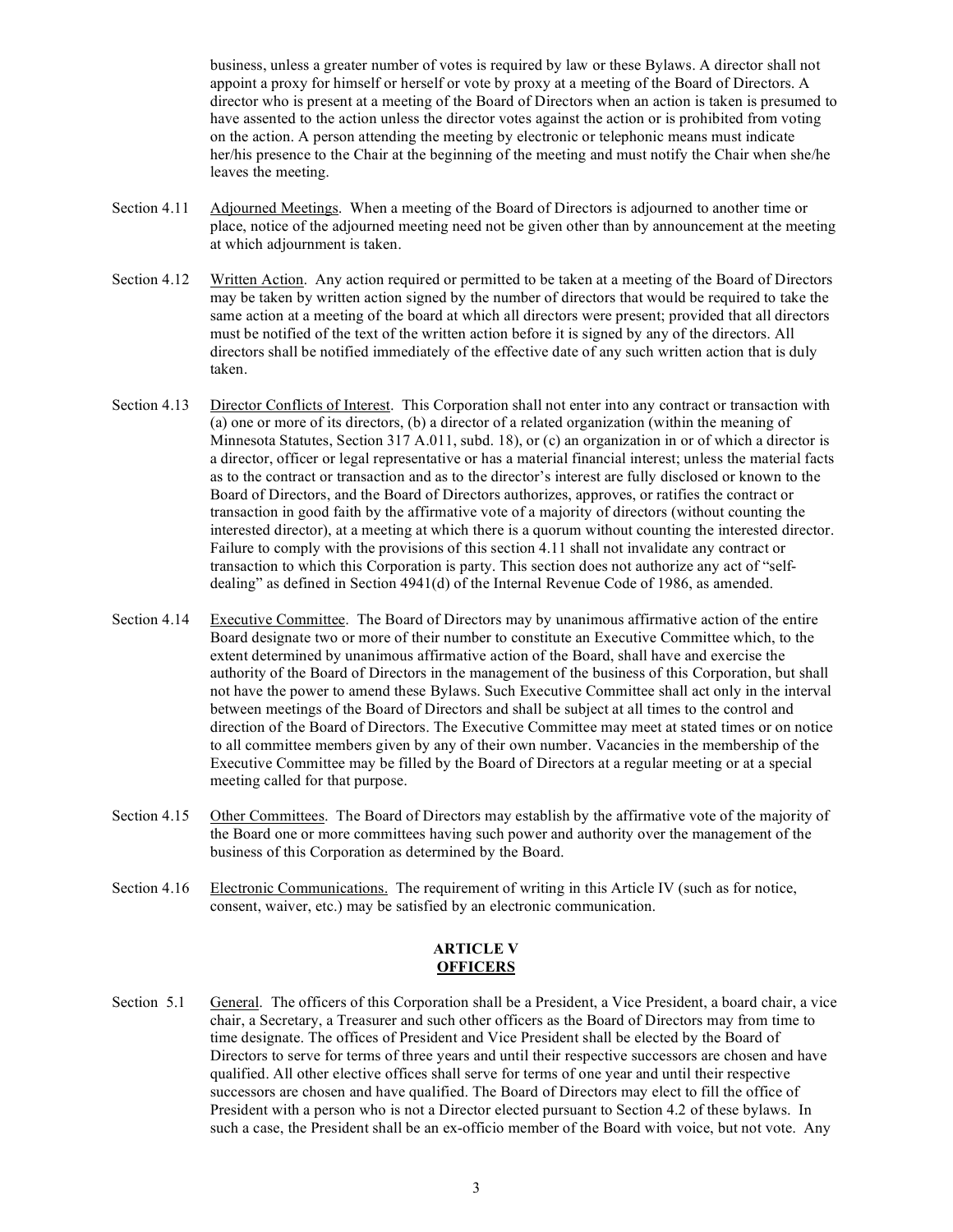officer may at any time be removed by the Board of Directors with or without cause. The same person may hold more than one office at the same time, except the offices of President and Chair.

- Section 5.2 President. The President shall be the chief executive in charge of all operations of this Corporation. He or she shall be responsible for the general supervision, direction and management of the affairs of this corporation. He or she may execute on behalf of this corporation all contracts, deeds, conveyances and other instruments in writing, which may be required or authorized by the Board of Directors for the proper and necessary transaction of the business of this Corporation. He or she shall concern himself or herself with matters of long-range policy, direction and growth, and shall perform such other duties as the Board of Directors may designate from time to time.
- Section 5.3 Vice President. The Vice President shall be the chief operations officer and shall be in charge of all normal daily and financial operations of this Corporation. The Board shall approve the job description of the Vice President.
- Section 5.4 Chair. The chair shall preside at all meetings of the Board of Directors. At the request of the President, or in the event of the President's absence or disability, the chair shall convene the Board of Directors to select a person to perform the duties and possess and exercise the powers of the President and shall have such other powers as the Board of Directors may determine from time to time.
- Section 5.5 Vice Chair. The vice-chair shall, in the absence of the chair, perform the duties of the chair.
- Section 5.6 Secretary. The Secretary shall be responsible for ensuring that all actions and minutes of all meetings of the Board of Directors are recorded in one or more books provided for that purpose; and see that all notices are duly given in accordance with the provisions of these bylaws, and proper records of all transactions of this Corporation are kept. He or she shall have and may exercise any and all other powers and duties pertaining by law, regulation or practice to the office of Secretary, or imposed by these Bylaws. He or she also shall perform such other duties as may be assigned to him or her from time to time by the Board of Directors.
- Section 5.7 Treasurer. The Treasurer shall cause to be kept full and accurate records showing all receipts and disbursements of this Corporation and cause to be deposited all monies and their valuable effects of this Corporation in its name and to its credit in such depository or depositories as may be designated by the Board of Directors from time to time. The disbursement of all funds of this Corporation shall be submitted to and approved by the President, the Vice President or by the Treasurer and proper vouchers or receipts for all such disbursements of payments shall be taken from the recipient thereof. A full written report of all receipts and disbursements of money and property of this Corporation shall be rendered to the directors at their annual meeting and at such other intervals as may be requested by them, showing the financial condition of this Corporation in such detail and with such supporting schedules and explanatory statements as the Board of Directors may require or request; such annual or interim reports are to be made by the Treasurer, or on the Treasurer's behalf by the accountant or auditor selected each year by the Board of Directors as hereafter specified. The treasurer shall perform such other duties as may be assigned to him or her from time to time by the Board of Directors.
- Section 5.8 Vacancies. If any office shall become vacant by reason of death, resignation or otherwise, the Board of Directors shall elect a successor or successors to serve for the unexpired term or terms of the office or offices in which such vacancy occurs. In the event of the absence or disability of any officer of this Corporation, the Board of Directors may designate such other officer or officers who shall exercise such powers and perform such duties for the time such other officer is absent or disabled.
- Section 5.9 Compensation. The directors, as such, shall not receive compensation. The compensation of all officers performing services for this Corporation requiring compensation shall be fixed by the Board of Directors by the concurring vote of not less than a majority of the directors in attendance at the meeting; but nothing herein contained shall be construed to preclude any director or other officer from serving this Corporation in any other capacity and receiving compensation for the fair and reasonable value of the services rendered. The Board of Directors may set policy for the duties and compensation of staff, agents or representatives performing services for this corporation.